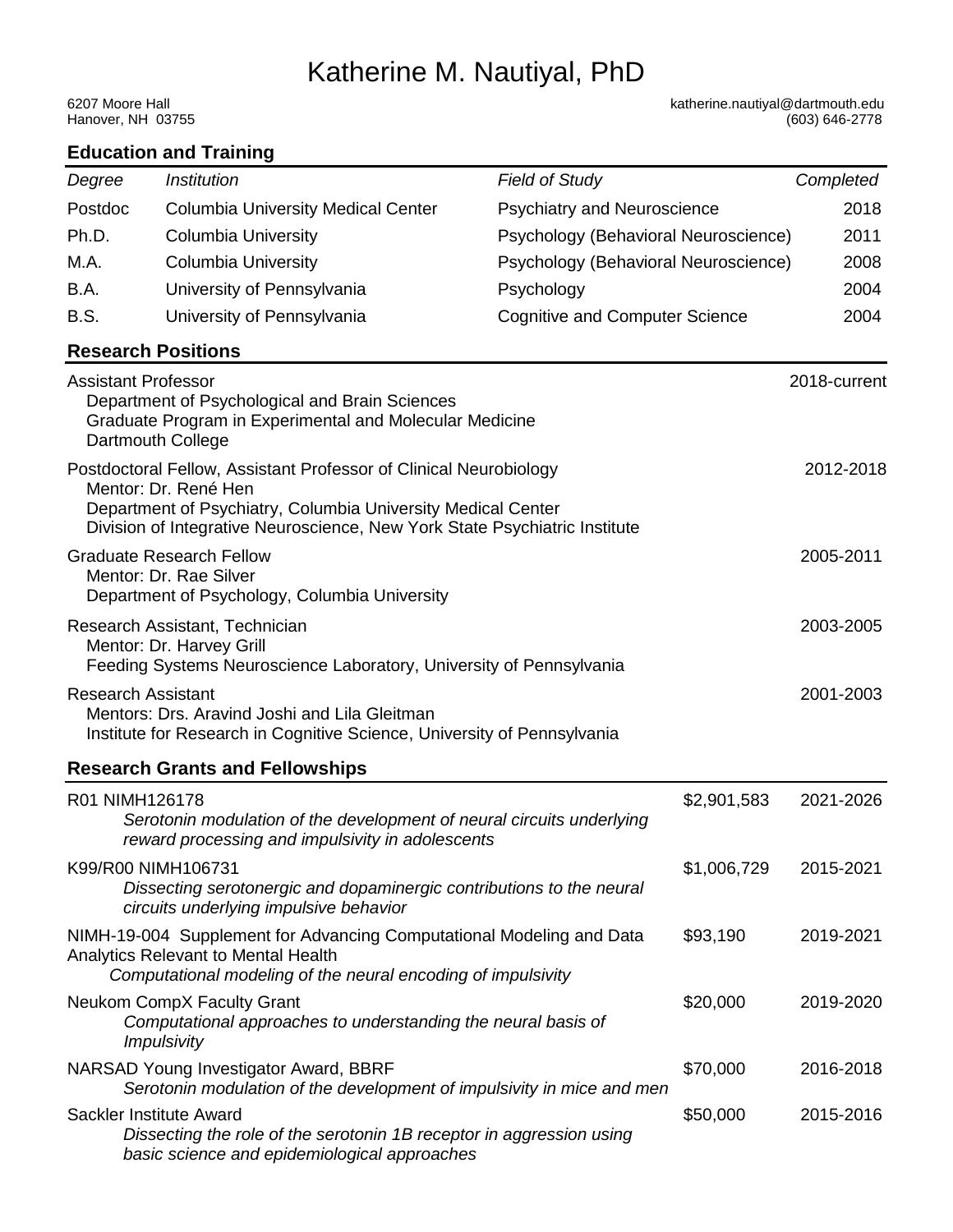| Early Stage Investigator Award, National Center for Responsible Gaming<br>Developing a mouse model of pathological gambling using an inducible<br>and tissue specific serotonin 1B receptor knock-out                                                                                                                                                                                                                                                                                                                                                                                                                                                                                                                                                                                                                                                               | \$147,706 | 2013-2015                                                                                                       |
|---------------------------------------------------------------------------------------------------------------------------------------------------------------------------------------------------------------------------------------------------------------------------------------------------------------------------------------------------------------------------------------------------------------------------------------------------------------------------------------------------------------------------------------------------------------------------------------------------------------------------------------------------------------------------------------------------------------------------------------------------------------------------------------------------------------------------------------------------------------------|-----------|-----------------------------------------------------------------------------------------------------------------|
| Post-doctoral NRSA Fellowship, NIH F32 MH100888<br>Using genetic and optogenetic models to study the role of the<br>serotonin 1B receptor in aggression                                                                                                                                                                                                                                                                                                                                                                                                                                                                                                                                                                                                                                                                                                             | \$106,132 | 2013-2015                                                                                                       |
| Post-doctoral NRSA Institutional Training Grant, NIH T32 MH015174                                                                                                                                                                                                                                                                                                                                                                                                                                                                                                                                                                                                                                                                                                                                                                                                   | \$45,264  | 2012-2013                                                                                                       |
| Pre-doctoral NRSA Fellowship, NIH F31 MH084384<br>Beyond allergy: Mast cells mediate brain-behavior-immune interactions                                                                                                                                                                                                                                                                                                                                                                                                                                                                                                                                                                                                                                                                                                                                             | \$57,781  | 2009-2011                                                                                                       |
| <b>Honors and Awards</b>                                                                                                                                                                                                                                                                                                                                                                                                                                                                                                                                                                                                                                                                                                                                                                                                                                            |           |                                                                                                                 |
| Class of 1962 Faculty Fellowship, Dartmouth College<br>NIMH Biobehavioral Research Award for Innovative New Scientists<br>Election to Associate Membership of American College of Neuropsychopharmacology (ACNP)<br>Winter Conference on Brain Research (WBBR) Panel Travel Fellowship<br>American College of Neuropsychopharmacology (ACNP) Travel Award<br>Sackler Institute Young Investigator Award<br>Best Poster Award, National Center for Responsible Gaming Annual Conference<br>Travel Award for the International Society of Serotonin Research<br>NIDA Award, Genetics of Addiction Course, Jackson Laboratory<br>MBL/USP Award, Joint Course in Neural Systems and Behavior<br>Trainee Scholar Award, Psychoneuroimmunology Research Society<br>SfN Graduate Student Travel Award, Society for Neuroscience<br>Faculty Fellowship, Columbia University |           | 2021<br>2021<br>2020<br>2017<br>2015<br>2015<br>2014<br>2014<br>2013<br>2012<br>2009, 2011<br>2010<br>2005-2009 |
| <b>Teaching and Mentoring</b>                                                                                                                                                                                                                                                                                                                                                                                                                                                                                                                                                                                                                                                                                                                                                                                                                                       |           |                                                                                                                 |
| Psychological and Brain Sciences, Dartmouth College<br><b>Behavioral Neuroscience</b><br><b>Neuroscience of Stress</b>                                                                                                                                                                                                                                                                                                                                                                                                                                                                                                                                                                                                                                                                                                                                              |           | 2019W, 2019F<br>2020F                                                                                           |
| Department of Psychology, Columbia University<br>Topics in Neurobiology and Behavior<br>Graduate and Undergraduate Senior Seminar (12 students)<br>Mind, Brain and Behavior<br>Introductory course in Biopsychology (~150-200 students)                                                                                                                                                                                                                                                                                                                                                                                                                                                                                                                                                                                                                             |           | 2012, 2014, 2015<br>2011, 2012, 2015                                                                            |
| <b>Statistics for Behavioral Scientists</b><br>Introductory statistics course for Psychology and Neuroscience Majors (12 students)                                                                                                                                                                                                                                                                                                                                                                                                                                                                                                                                                                                                                                                                                                                                  |           | 2009                                                                                                            |
| <b>Mentoring of Graduate Students</b><br>Stephen Pike, Rotation Student, PEMM PhD, Dartmouth College<br>Arati Sharma, PhD in Psych and Brain Sciences, Dartmouth College<br>Simone Evans, Rotation Student, PEMM PhD, Dartmouth College<br>Stephanie Desrochers, PhD in Psych and Brain Sciences, Dartmouth<br>Jaena Han, co-advisor with Rene Hen, PhD in Biology, Columbia University<br>Lara Boyle, Rotation Student, MD/PhD in Neuroscience, Columbia University<br>Salomon Muller, Rotation Student, PhD in Biology, Columbia University<br>Jessica DeLalio, MA in Biotechnology, Columbia University                                                                                                                                                                                                                                                          |           | 2021<br>2020-current<br>2020<br>2018-current<br>2016-current<br>2016<br>2014<br>2012-2013                       |
| Mentoring of Undergraduate Students for Thesis or Independent Research Study<br>14 at Dartmouth College<br>10 at Columbia University and Barnard College                                                                                                                                                                                                                                                                                                                                                                                                                                                                                                                                                                                                                                                                                                            |           | 2018 - current<br>2006-2018                                                                                     |
| Mentoring of Postdoctoral Fellows and Research Assistants at Dartmouth<br>Jun Ho Lee, Research Assistant<br>Min Oh, Research Assistant<br>Ka Ng, Postdoctoral Fellow<br>Mitch Spring, Postdoctoral Fellow                                                                                                                                                                                                                                                                                                                                                                                                                                                                                                                                                                                                                                                           |           | 2018-2020<br>2019-2020<br>2020-current<br>2021-current                                                          |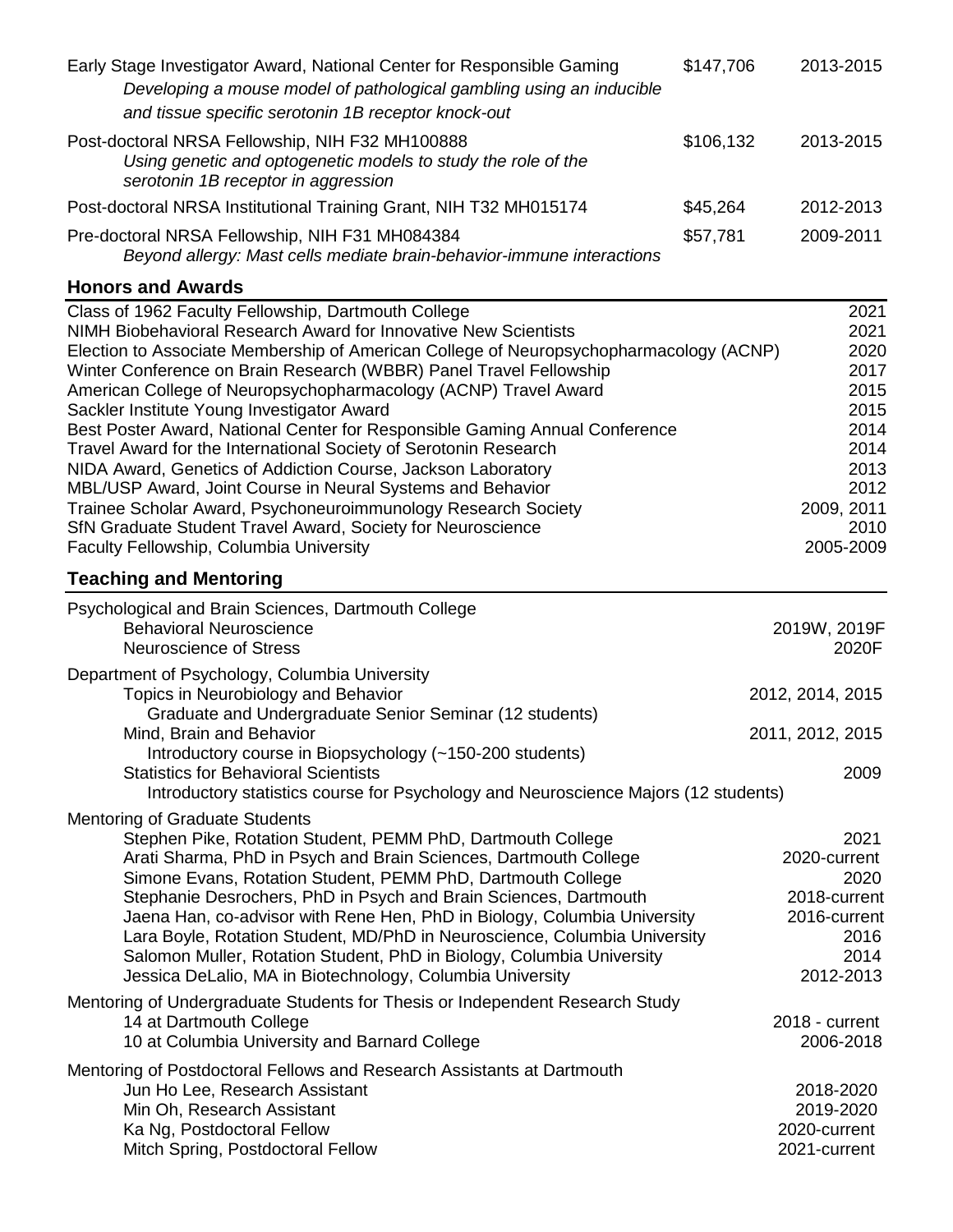# **Publications and Presentations**

## Pre-prints and manuscripts under review

- Han, J., Andreu, V., Pintar, J., Allain, F., Kieffer, B., Harris, A., Hen, R., **Nautiyal, K.M.** Mu opioid receptors on GABAergic interneurons are critical for the antidepressant effects of tianeptine. Under review at Neuropsychopharmacology.
- Carazo Arias, C., Kass, M.D., Jee, S., **Nautiyal, K.M.**, Magalong, V., Coie, L.A., Andreu, V., Khalil, H., Akil, H., Arcego, D.M., Meany, M.J., Samuels, B.A., Pintar, J.E., Morozova, I., Kalachikov, S., Hen, R. Contribution of the opioid system to the antidepressant effects of fluoxetine. Under review at Biological Psychiatry.

# Peer-reviewed publications:

Li, Y., Simmler, L.D., Zessen, R.V., Flakowski, J., Wan, J.-X., Deng, F., Li, Y.-L., **Nautiyal, K.M.**, Pascoli, V., and Lüscher, C. (2021). Synaptic mechanism underlying serotonin modulation of transition to cocaine addiction. Science 373, 1252-1256.

- Desrochers, S.S., Lesko, E.M., Magalong, V.M., Balsam, P.D., **Nautiyal, K.M.** A role for reward valuation in the serotonergic modulation of impulsivity. Psychopharmacology (Berl). 2021 Aug 14. doi: 10.1007/s00213-021-05944-2. Epub ahead of print. PMID: 34390360.
- Lee,J.H., Capan, S., Lacefield, C., Shea,Y.M., **Nautiyal, K.M** (2020) DIY-NAMIC Behavior: A High- Throughput Method to Measure Complex Phenotypes in the Homecage. eNeuro 7(4)
- **Nautiyal, K.M.**, Okuda, M., Hen, R., Blanco, C. (2017) Gambling Disorder: An integrative review of animal and human studies. Ann N Y Acad Sci 1394(1):106-127.
- Zike, I.D., Chohan, M.O., Kopelman, J.M., Krasnow, E., Flicker, D., **Nautiyal, K.M.**, Bubser, M., Kellendonk, C., Jones, C.K., Stanwood, G.D., Tanaka, K.F., Moore, H., Ahmari, S.E., Veenstra- VanderWeele, J. (2017) OCD candidate gene SLC1A1/EAAT3 impacts basal ganglia-mediated activity and stereotypic behavior. Proc Natl Acad Sci U S A 114(22):5719-5724
- Samuels, B.A.\*, **Nautiyal, K.M.\***, Kruegel, A. C., Levinstein, M.R., Magalong, V.M., Gassaway, M.M., Grinnell, S.G., Han, J., Ansonoff, M.A., Pintar, J.E., Javitch, J.A., Sames, D., Hen, R. (2017) The behavioral effects of the antidepressant tianeptine require the mu-opioid receptor. Neuropsychopharmacology 42(10):2052-2063 \*co-first authors
- **Nautiyal, K.M.,** Hen, R. (2017) Serotonin receptors in depression: From A to B. F1000 Faculty Reviews 6:123.
- **Nautiyal, K.M.,** Wang, S., Wall, M.W., Ahmari, S.E., Balsam, P.D., Blanco, C., Hen, R. (2017) Genetic and modelling approaches reveal distinct components of impulsive behavior. Neuropsychopharmacology 42(6):1182-1191.
- **Nautiyal, K.M.,** Tritschler, L., Ahmari, S.E. David, D.J., Gardier, A.M., Hen, R. (2016) A lack of serotonin 1B autoreceptors results in a decrease in anxiety and depression-related behaviours. Neuropsychopharmacology 41(12):2941-2950.
- **Nautiyal, K.M.,** Tanaka, K.F., Barr, M.M., Tritschler, L., LeDantec, Y., David, D.J., Gardier, A.M., Blanco, C., Hen, R., Ahmari, S.E. (2015) Distinct circuits underlie the effects of serotonin 1B receptors on aggression and impulsivity. Neuron 86(3):813-26.
- Knolhoff, A.M., **Nautiyal, K.M.,** Nemes P., Kalachikov, S., Morozov, I., Silver, R., Sweedler, J.V.(2013) Combining small-volume metabolomic and transcriptomic approaches for assessing brain chemistry. Anal Chem 85(6):3136-43.
- Donaldson, Z.R., **Nautiyal, K.M.,** Ahmari, S.E., Hen, R. (2013) Genetic approaches for understanding the role of serotonin receptors in mood and behavior. Curr Opin Neurobiol 23:1-8.
- **Nautiyal, K.M.**, Dailey, C., Jahn, J.L., Rodriguez, E., Sweedler, J.V., Silver, R. (2012) Serotonin of mast cell origin contributes to hippocampal function. Eur J Neurosci 36(3):2347-59.
- **Nautiyal, K.M.**, Liu, C., Dong, X., Silver, R. (2011) Blood-borne donor mast cell precursors migrate to mast cell-rich brain regions in the adult mouse. J Neuroimmunol 240-241:142-6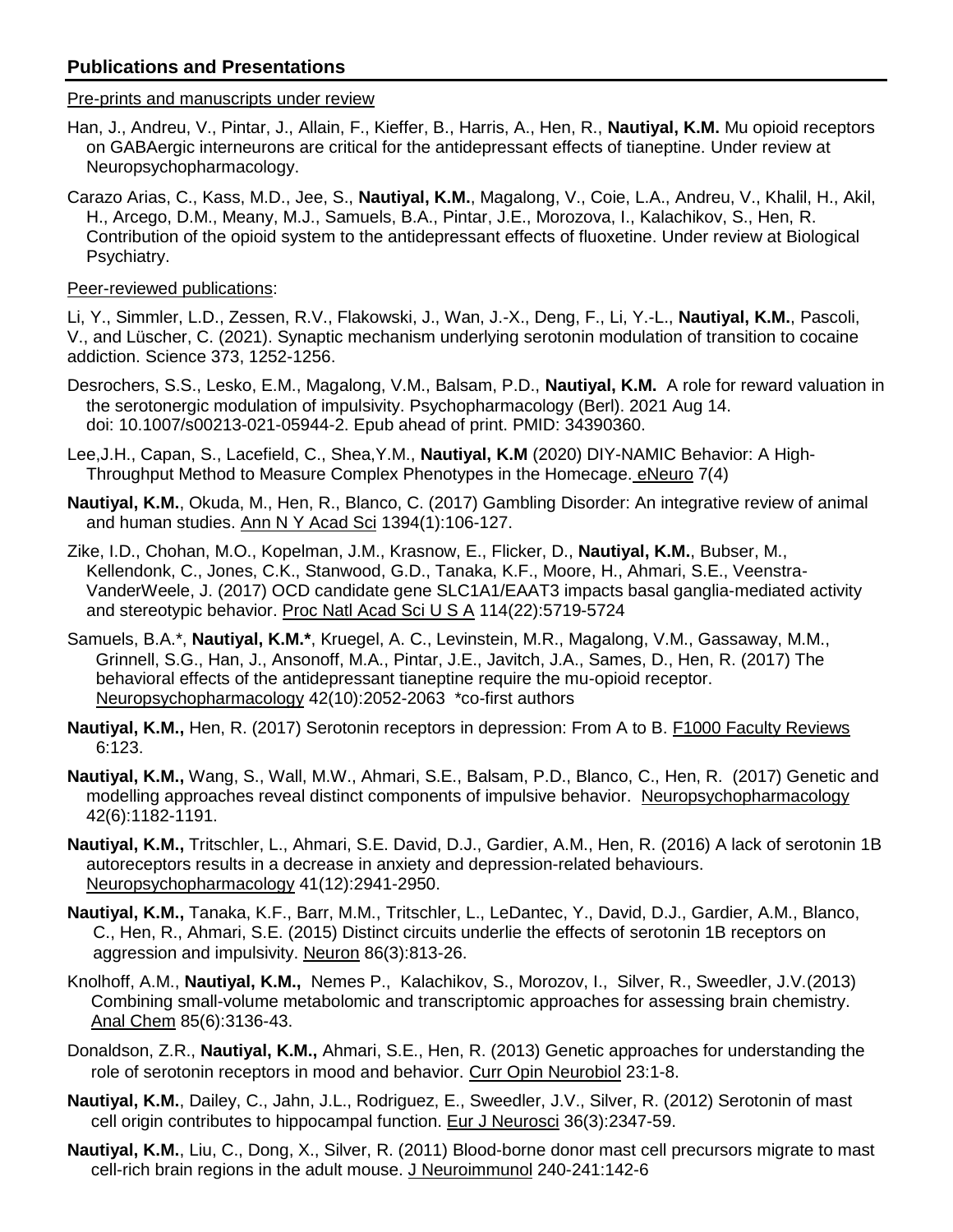- **Nautiyal, K.M.,** McKellar, H., Silverman, A.J., Silver, R. (2009) Mast cell involvement in the hypothermic response to sepsis. Am J Physiol 296(3):R595-602
- **Nautiyal, K.M.**, Ribeiro, A., Pfaff, D.W., Silver, R. (2008) Brain mast cells link the immune system to anxiety-like behavior*.* Proc Natl Acad Sci U S A; 105(46): 18053-57.
- **Nautiyal, K.M.**, Dailey, M., Brito, N., Brito, M.N., Harris, R.B, Bartness, T.J., Grill, H.J. (2008) Energetic responses to cold temperatures in rats lacking forebrain-caudal brainstem connections. Am J Physiol 295(3): R789-98.

#### Chapters and Editorials

- **K.M. Nautiyal**. Paid Family Leave for Postdocs. (2019) Scientific American.
- K.M. Nautiyal. Immune cells in the brain. (2012) In: Neuroscience in the 21<sup>st</sup> Century, Ed. Donald Pfaff, Springer Link.

# Select Invited Lectures:

| Amherst College, Department of Biology Seminar [virtual due to COVID-19]<br>Fordham University, Department of Biology Colloquium [virtual due to COVID-19]<br>Pavlovian Society [virtual due to COVID-19]<br>International Society for Serotonin Research [rescheduled due to COVID-19]<br>Eastern Psychological Association Annual Meeting [cancelled due to COVID-19]<br>Neuroscience Day, Dartmouth College<br>Center for Cognitive Neuroscience Annual Retreat, Dartmouth College<br>International Society of Serotonin Research<br>Barrow Neurological Institute, Neuroscience Seminar<br>American Psychiatric Association Annual Meeting<br>University of Pennsylvania, Department of Psychiatry<br>University of Connecticut, Department of Psychology<br>Fordham University, Department of Biology<br>Dartmouth College, Department of Psychological and Brain Sciences<br>Mt. Sinai School of Medicine, Department of Neuroscience<br>Vassar College, Department of Psychology<br>International Society for Serotonin Research<br>Psychoneuroimmunology Research Society<br>Society for the Study of Ingestive Behavior Annual Meeting | <b>March 2021</b><br>Feb 2021<br>Sept 2020<br><b>July 2020</b><br>March 2020<br><b>April 2019</b><br>Oct 2018<br><b>July 2018</b><br>April 2018<br>May 2017<br>March 2017<br>Feb 2017<br>Feb 2017<br>Jan 2017<br>Dec 2016<br>Dec 2016<br><b>July 2014</b><br><b>June 2011</b><br><b>July 2005</b> |
|-------------------------------------------------------------------------------------------------------------------------------------------------------------------------------------------------------------------------------------------------------------------------------------------------------------------------------------------------------------------------------------------------------------------------------------------------------------------------------------------------------------------------------------------------------------------------------------------------------------------------------------------------------------------------------------------------------------------------------------------------------------------------------------------------------------------------------------------------------------------------------------------------------------------------------------------------------------------------------------------------------------------------------------------------------------------------------------------------------------------------------------------------|---------------------------------------------------------------------------------------------------------------------------------------------------------------------------------------------------------------------------------------------------------------------------------------------------|
| <b>Recent Conference Presentations</b><br>Eastern Psychological Association [CANCELLED due to COVID-19]<br>Behavioral and neural substrates of behavioral inhibition<br>Boston, MA; March 2020                                                                                                                                                                                                                                                                                                                                                                                                                                                                                                                                                                                                                                                                                                                                                                                                                                                                                                                                                  |                                                                                                                                                                                                                                                                                                   |
| Winter Conference on Brain Research<br>A role for reward sensitivity in the serotonergic modulation of impulsivity<br>Big Sky, MO; January 2020                                                                                                                                                                                                                                                                                                                                                                                                                                                                                                                                                                                                                                                                                                                                                                                                                                                                                                                                                                                                 |                                                                                                                                                                                                                                                                                                   |
| American College of Neuropsychopharmacology<br>I Can't Wait: Challenges and Successes in Translational Research on Impulsivity.<br>Hollywood, FL; December 2018                                                                                                                                                                                                                                                                                                                                                                                                                                                                                                                                                                                                                                                                                                                                                                                                                                                                                                                                                                                 |                                                                                                                                                                                                                                                                                                   |
| International Society for Serotonin Research<br>A lack of serotonin 1B autoreceptors results in decreased anxiety and depression-related<br>Behaviours. Cork, Ireland; July 2018                                                                                                                                                                                                                                                                                                                                                                                                                                                                                                                                                                                                                                                                                                                                                                                                                                                                                                                                                                |                                                                                                                                                                                                                                                                                                   |
| <b>Chaired Symposia:</b><br>International Society for Serotonin Research (Chair), July 2020 [RESCHED FOR 2022 due to COVID-19]<br>Towards a better understanding of how serotonin modulates impulsivity                                                                                                                                                                                                                                                                                                                                                                                                                                                                                                                                                                                                                                                                                                                                                                                                                                                                                                                                         |                                                                                                                                                                                                                                                                                                   |
| Winter Conference on Brain Research (Chair), January 2020<br>It's not all dopamine: The role of serotonin in the modulation of impulsive behavior                                                                                                                                                                                                                                                                                                                                                                                                                                                                                                                                                                                                                                                                                                                                                                                                                                                                                                                                                                                               |                                                                                                                                                                                                                                                                                                   |

American College of Neuropsychopharmacology (Co-chair, speaker), December 2018